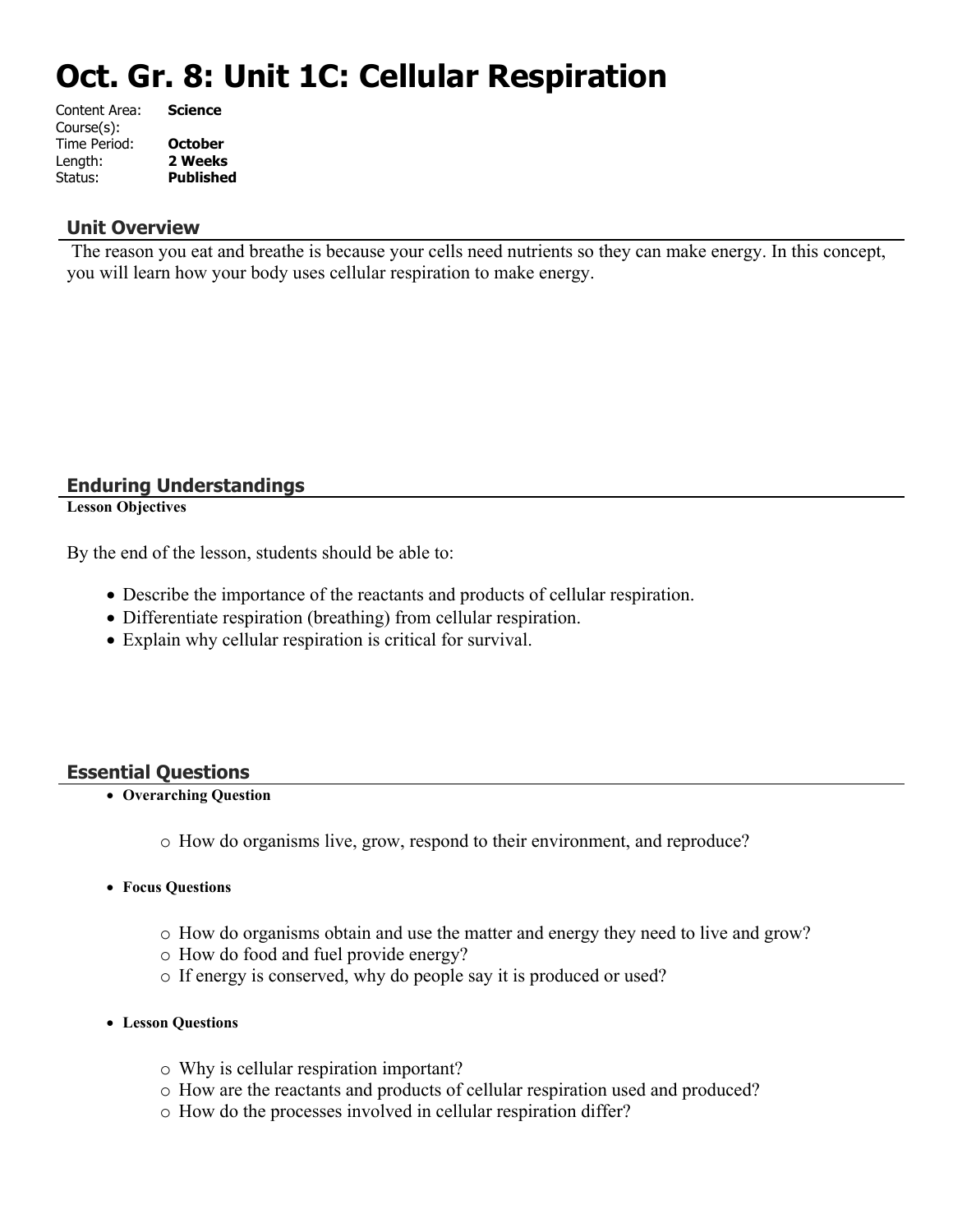- **Can You Explain?**
	- o How is cellular respiration different from respiration (breathing), and how does it enable an organism to survive?

### **Instructional Strategies & Learning Activities**

• [The Five E Instructional Model](https://app.discoveryeducation.com/learn/techbook/units/3391ad2d-bceb-45dc-a68b-8fd21ab33671/concepts/139951f4-15e3-4094-88d9-cd1605c5ae52/lesson/sections/2762ed1d-0536-48f4-bc0b-5dc4259a2bd7#11c71e4d-e733-4041-beb1-0340c6d17924)

Science Techbook follows the 5E instructional model. As you plan your lesson, the provided Model Lesson includes strategies for each of the 5Es.

• [Engage \(45–90 minutes\)](https://app.discoveryeducation.com/learn/techbook/units/3391ad2d-bceb-45dc-a68b-8fd21ab33671/concepts/139951f4-15e3-4094-88d9-cd1605c5ae52/lesson/sections/2762ed1d-0536-48f4-bc0b-5dc4259a2bd7#946971c0-6d0d-4e98-9ef6-2412314d21ff)

Students are presented with the phenomenon of energy and where energy comes from for plants and animals. They relate cellular respiration to what they already understand about photosynthesis. Students begin to formulate ideas around the Can You Explain

• [Explore \(90 minutes\)](https://app.discoveryeducation.com/learn/techbook/units/3391ad2d-bceb-45dc-a68b-8fd21ab33671/concepts/139951f4-15e3-4094-88d9-cd1605c5ae52/lesson/sections/2762ed1d-0536-48f4-bc0b-5dc4259a2bd7#11fb47f7-ef0e-4b36-992c-ebbd30ba8223)

Students form connections between cellular respiration and other systems. They investigate questions about inputs and outputs in the digestive and respiratory systems. Students complete an Exploration about cellular respiration.

• [Explain \(45–90 minutes\)](https://app.discoveryeducation.com/learn/techbook/units/3391ad2d-bceb-45dc-a68b-8fd21ab33671/concepts/139951f4-15e3-4094-88d9-cd1605c5ae52/lesson/sections/2762ed1d-0536-48f4-bc0b-5dc4259a2bd7#c7c060d6-caf7-4b53-861d-6e6db1d1c0b3)

Students construct scientific explanations to the CYE question by including evidence of how cellular respiration differs from respiration (breathing) and how it relates to organism survival.

• [Elaborate with STEM \(45–135 minutes\)](https://app.discoveryeducation.com/learn/techbook/units/3391ad2d-bceb-45dc-a68b-8fd21ab33671/concepts/139951f4-15e3-4094-88d9-cd1605c5ae52/lesson/sections/2762ed1d-0536-48f4-bc0b-5dc4259a2bd7#cf8c95c0-fc21-4d8b-a0df-b594dc51284d)

Students apply their understanding of cellular respiration as they learn that cellular respiration is a quantifiable process and determine the connection between cellar respiration and photosynthesis.

• [Evaluate \(45–90 minutes\)](https://app.discoveryeducation.com/learn/techbook/units/3391ad2d-bceb-45dc-a68b-8fd21ab33671/concepts/139951f4-15e3-4094-88d9-cd1605c5ae52/lesson/sections/2762ed1d-0536-48f4-bc0b-5dc4259a2bd7#59622579-8575-405c-a450-a91889c36510)

Students are evaluated on the state science standards, as well as Standards in ELA/Literacy and Standards in Math standards, using Board Builder and the provided concept summative assessments.

### **Integration of Career Readiness, Life Literacies and Key Skills**

Students will work in small groups or partnerships to conduct investigations, build models or prototypes and present findings.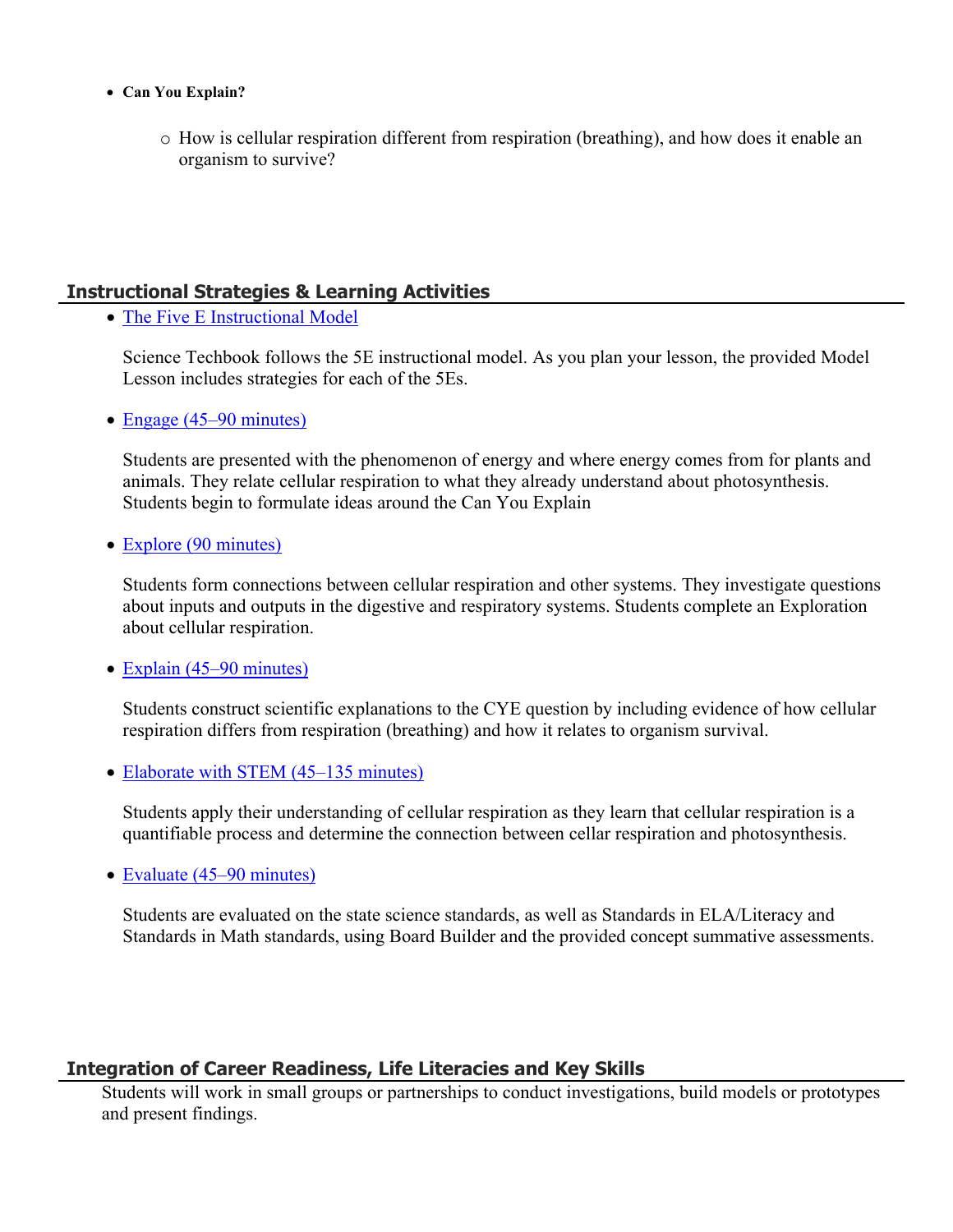|                      | An individual's strengths, lifestyle goals, choices, and interests affect employment and<br>income.                                                                                                                 |
|----------------------|---------------------------------------------------------------------------------------------------------------------------------------------------------------------------------------------------------------------|
|                      | Gathering and evaluating knowledge and information from a variety of sources, including<br>global perspectives, fosters creativity and innovative thinking.                                                         |
|                      | Increases in the quantity of information available through electronic means have<br>heightened the need to check sources for possible distortion, exaggeration, or<br>misrepresentation.                            |
|                      | Multiple solutions often exist to solve a problem.                                                                                                                                                                  |
| WRK.9.2.8.CAP.3      | Explain how career choices, educational choices, skills, economic conditions, and personal<br>behavior affect income.                                                                                               |
| TECH.9.4.8.CT.3      | Compare past problem-solving solutions to local, national, or global issues and analyze the<br>factors that led to a positive or negative outcome.                                                                  |
| TECH.9.4.8.IML.1     | Critically curate multiple resources to assess the credibility of sources when searching for<br>information.                                                                                                        |
| WRK.9.2.8.CAP.2      | Develop a plan that includes information about career areas of interest.                                                                                                                                            |
| WRK.9.2.8.CAP.4      | Explain how an individual's online behavior (e.g., social networking, photo exchanges,<br>video postings) may impact opportunities for employment or advancement.                                                   |
| TECH.9.4.8.IML.3     | Create a digital visualization that effectively communicates a data set using formatting<br>techniques such as form, position, size, color, movement, and spatial grouping (e.g.,<br>6.SP.B.4, 7.SP.B.8b).          |
| <b>WRK.9.2.8.CAP</b> | <b>Career Awareness and Planning</b>                                                                                                                                                                                |
| WRK.9.2.8.CAP.1      | Identify offerings such as high school and county career and technical school courses,<br>apprenticeships, military programs, and dual enrollment courses that support career or<br>occupational areas of interest. |
|                      | Detailed examples exist to illustrate crediting others when incorporating their digital<br>artifacts in one's own work.                                                                                             |
| TECH.9.4.8.IML.4     | Ask insightful questions to organize different types of data and create meaningful<br>visualizations.                                                                                                               |
|                      | An essential aspect of problem solving is being able to self-reflect on why possible<br>solutions for solving problems were or were not successful.                                                                 |
| TECH.9.4.8.DC.2      | Provide appropriate citation and attribution elements when creating media products (e.g.,<br>$W.6.8$ ).                                                                                                             |
| TECH.9.4.8.DC.1      | Analyze the resource citations in online materials for proper use.                                                                                                                                                  |

### **Technology Integration**

Technology is fully integrated using Discovery Techbook.

|                   | Troubleshooting a problem is more effective when knowledge of the specific device along<br>with a systematic process is used to identify the source of a problem.                       |
|-------------------|-----------------------------------------------------------------------------------------------------------------------------------------------------------------------------------------|
| CS.6-8.8.1.8.DA.1 | Organize and transform data collected using computational tools to make it usable for a<br>specific purpose.                                                                            |
|                   | People use digital devices and tools to automate the collection, use, and transformation of<br>data. The manner in which data is collected and transformed is influenced by the type of |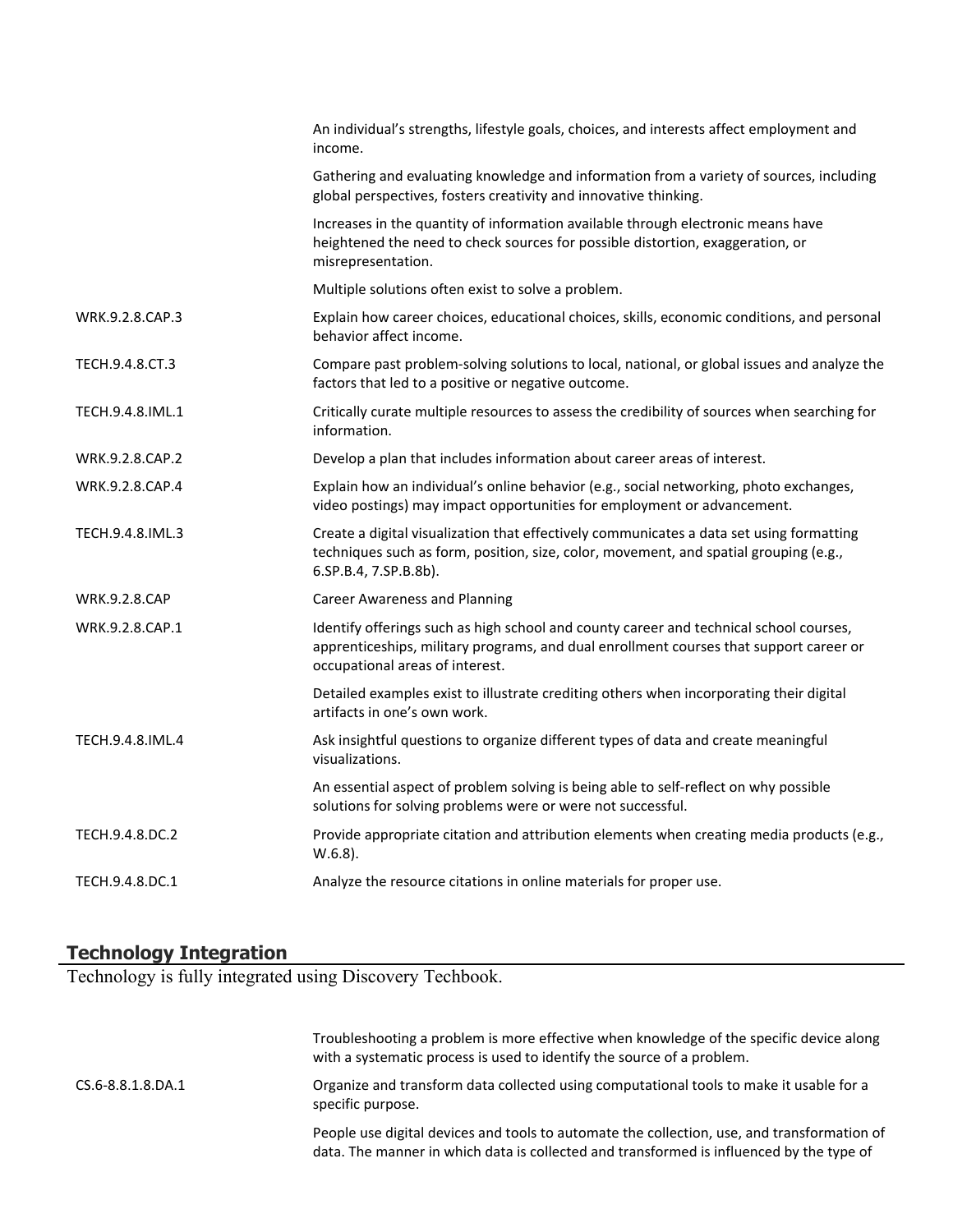|                   | digital device(s) available and the intended use of the data.                        |
|-------------------|--------------------------------------------------------------------------------------|
| CS.6-8.8.1.8.CS.4 | Systematically apply troubleshooting strategies to identify and resolve hardware and |
|                   | software problems in computing systems.                                              |

### **Interdisciplinary Connections**

| LA.SL.8.4  | Present claims and findings, emphasizing salient points in a focused, coherent manner<br>with relevant evidence, sound valid reasoning, and well-chosen details; use appropriate<br>eye contact, adequate volume, and clear pronunciation.                |
|------------|-----------------------------------------------------------------------------------------------------------------------------------------------------------------------------------------------------------------------------------------------------------|
| LA.RI.8.1  | Cite the textual evidence and make relevant connections that most strongly supports an<br>analysis of what the text says explicitly as well as inferences drawn from the text.                                                                            |
| LA.W.8.1   | Write arguments to support claims with clear reasons and relevant evidence.                                                                                                                                                                               |
| LA.RI.8.4  | Determine the meaning of words and phrases as they are used in a text, including<br>figurative, connotative, and technical meanings; analyze the impact of specific word<br>choices on meaning and tone, including analogies or allusions to other texts. |
| LA.W.8.7   | Conduct short research projects to answer a question (including a self-generated<br>question), drawing on several sources and generating additional related, focused<br>questions that allow for multiple avenues of exploration.                         |
| LA.RI.8.7  | Evaluate the advantages and disadvantages of using different mediums (e.g., print or<br>digital text, video, multimedia) to present a particular topic or idea.                                                                                           |
| LA.W.8.2   | Write informative/explanatory texts to examine a topic and convey ideas, concepts, and<br>information through the selection, organization, and analysis of relevant content.                                                                              |
| LA.RI.8.8  | Delineate and evaluate the argument and specific claims in a text, assessing whether the<br>reasoning is sound and the evidence is relevant and sufficient; recognize when irrelevant<br>evidence is introduced.                                          |
| LA.RI.8.10 | By the end of the year read and comprehend literary nonfiction at grade level text-<br>complexity or above, with scaffolding as needed.                                                                                                                   |
| LA.SL.8.1  | Engage effectively in a range of collaborative discussions (one-on-one, in groups, and<br>teacher-led) with diverse partners on grade 8 topics, texts, and issues, building on others'<br>ideas and expressing their own clearly.                         |

### **Differentiation**

### [Struggling Students](https://app.discoveryeducation.com/player/view/assetGuid/4995767F-D634-40C6-B25B-BDEA06E14F90) [ELL](https://app.discoveryeducation.com/player/view/assetGuid/D727DF69-B79B-4A92-AA1F-CE23C74D98D9) Accelerated Students

- 1. Using a two-column chart, ask students to compare and contrast respiration and cellular respiration.
- 2. Provide students with an image of fermentation and glycolysis on the whiteboard. Leave these images up throughout the videos to give students a visual while they are filling in their Venn diagrams.

- 1. Assist students in identifying familiar prefixes and/or words within words for each glossary term (for example, *niche* is from the Latin word *nicher*, which means "to create a nest").
- 2. Encourage students to demonstrate their understanding by drawing concepts. For example, they can create their own models of

- 1. Have students do library or Internet research to learn more about fermentation and glycolysis.
- 2. Allow students to use Board Builder to develop their Scientific Explanations about fermentation and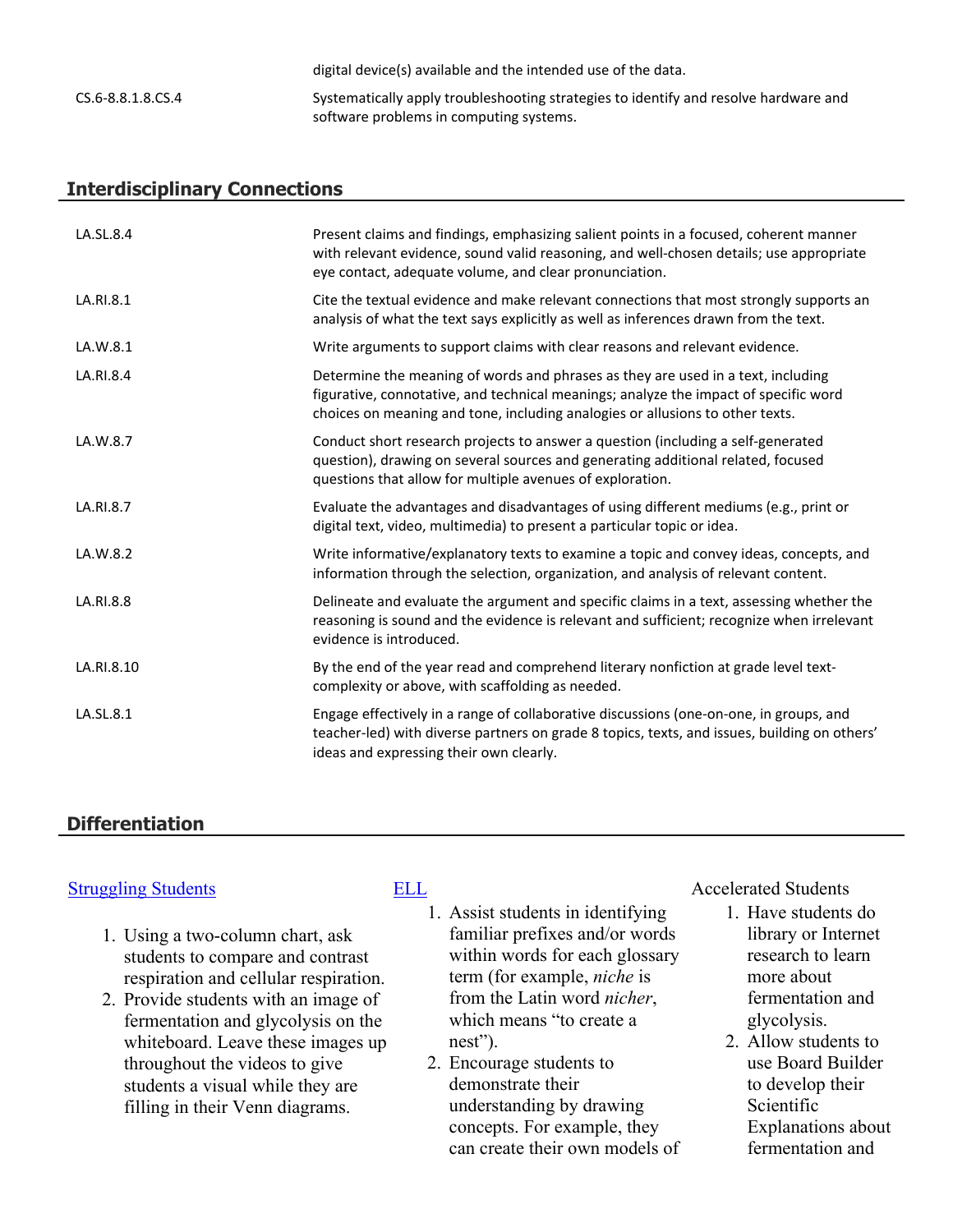cellular respiration and fermentation.

cellular respiration.

3. Using their previous knowledge of chemical reactions, ask students to brainstorm more everyday uses of chemical reactions.

[Differentiation in science](http://www.brighthubeducation.com/teaching-gifted-students/65181-differentiation-techniques-and-activities-in-the-classroom-for-gifted-students/) can be accomplished in several ways. Once you have given a pre-test to students, you know what information has already been mastered and what they still need to work on. Next, you design activities, discussions, lectures, and so on to teach information to students. The best way is to have two or three groups of students divided by ability level.

While you are instructing one group, the other groups are working on activities to further their knowledge of the concepts. For example, while you are helping one group learn the planet names in order, another group is researching climate, size, and distance from the moon of each planet. Then the groups switch, and you instruct the second group on another objective from the space unit. The first group practices writing the order of the planets and drawing a diagram of them.

Here are some ideas for the classroom when you are using differentiation in science:

- Create a tic-tac-toe board that lists different activities at different ability levels. When students aren't involved in direct instruction with you, they can work on activities from their tic-tac-toe board. These boards have nine squares, like a tic-tac-toe board; and each square lists an activity that corresponds with the science unit. For example, one solar system activity for advanced science students might be to create a power point presentation about eclipses. For beginning students, an activity might be to make a poster for one of the planets and include important data such as size, order from the sun, whether it has moons, and so on.
- Find websites on the current science unit that students can explore on their own.
- Allow students to work in small groups to create a project throughout the entire unit. For example, one group might create a solar system model to scale. Another group might write a play about the solar system. This is an activity these groups can work on while they are not working directly with you.

Differentiation in science gets students excited to learn because it challenges them to expand their knowledge and skills, instead of teaching the whole group concepts they have already mastered

### **Modifications & Accommodations**

Refer to QSAC EXCEL SMALL SPED ACCOMMOCATIONS spreadsheet in this discipline.

### **Modifications and Accommodations used in this unit:**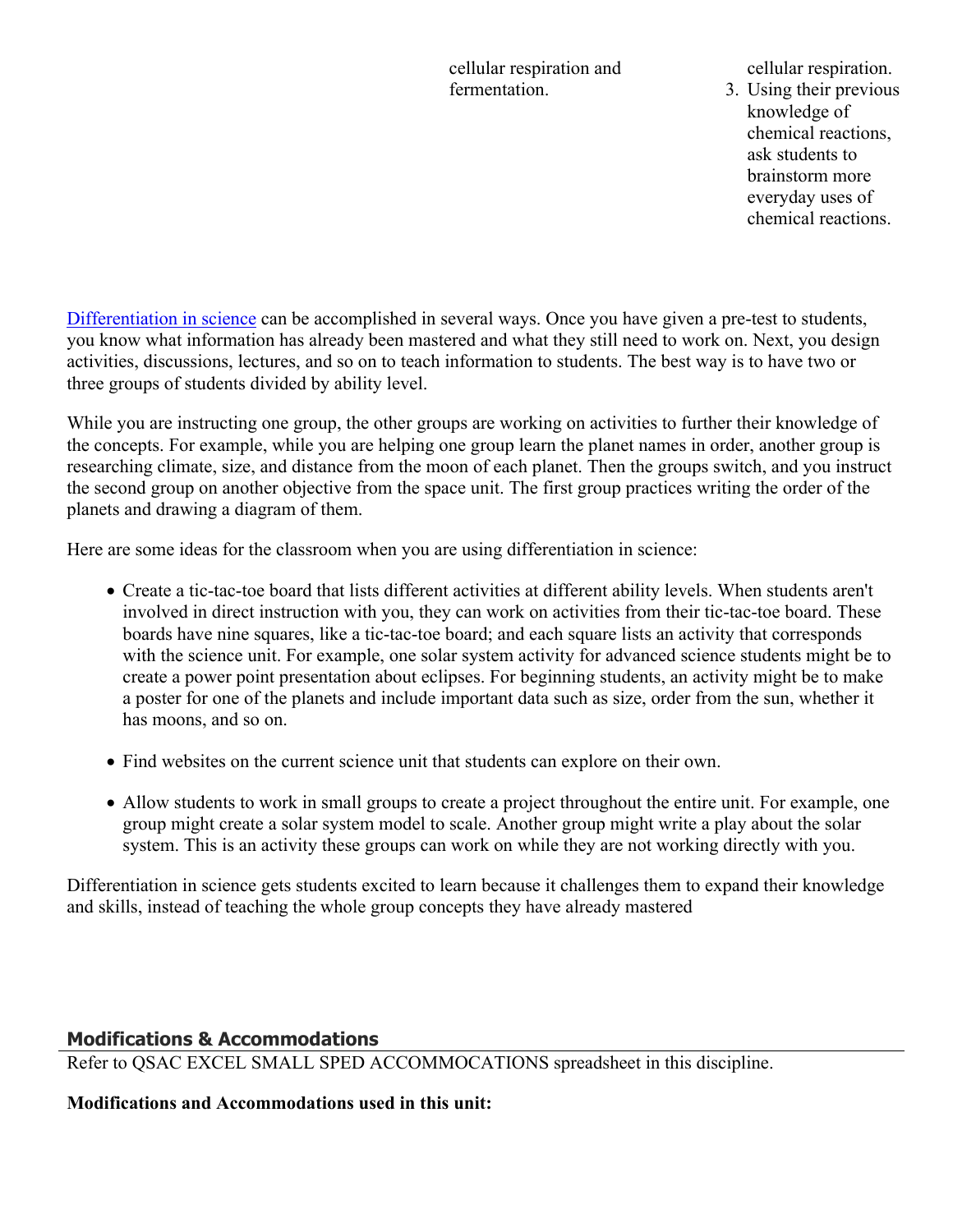In addition to differentiated instruction, IEP's and 504 accommocations will be utilized.

In addition to differentiated instruction, IEP's and 504 accommocations will be utilized.

### **Formative Assessments**

Assessment allows both instructor and student to monitor progress towards achieving learning objectives, and can be approached in a variety of ways. **Formative assessment** refers to tools that identify misconceptions, struggles, and learning gaps along the way and assess how to close those gaps. It includes effective tools for helping to shape learning, and can even bolster students' abilities to take ownership of their learning when they understand that the goal is to improve learning, not apply final marks (Trumbull and Lash, 2013). It can include students assessing themselves, peers, or even the instructor, through writing, quizzes, conversation, and more. In short, formative assessment occurs throughout a class or course, and seeks to improve student achievement of learning objectives through approaches that can support specific student needs (Theal and Franklin, 2010, p. 151).

### **Formative Assessments used in this unit:**

See assessments located in links above.

### **Summative Assessments**

**Summative assessments** evaluate student learning, knowledge, proficiency, or success at the conclusion of an instructional period, like a unit, course, or program. Summative assessments are almost always formally graded and often heavily weighted (though they do not need to be). Summative assessment can be used to great effect in conjunction and alignment with formative assessment, and instructors can consider a variety of ways to combine these approaches.

### **Summative assessments for this unit:**

See assessments located in links above.

See materials located in links above.